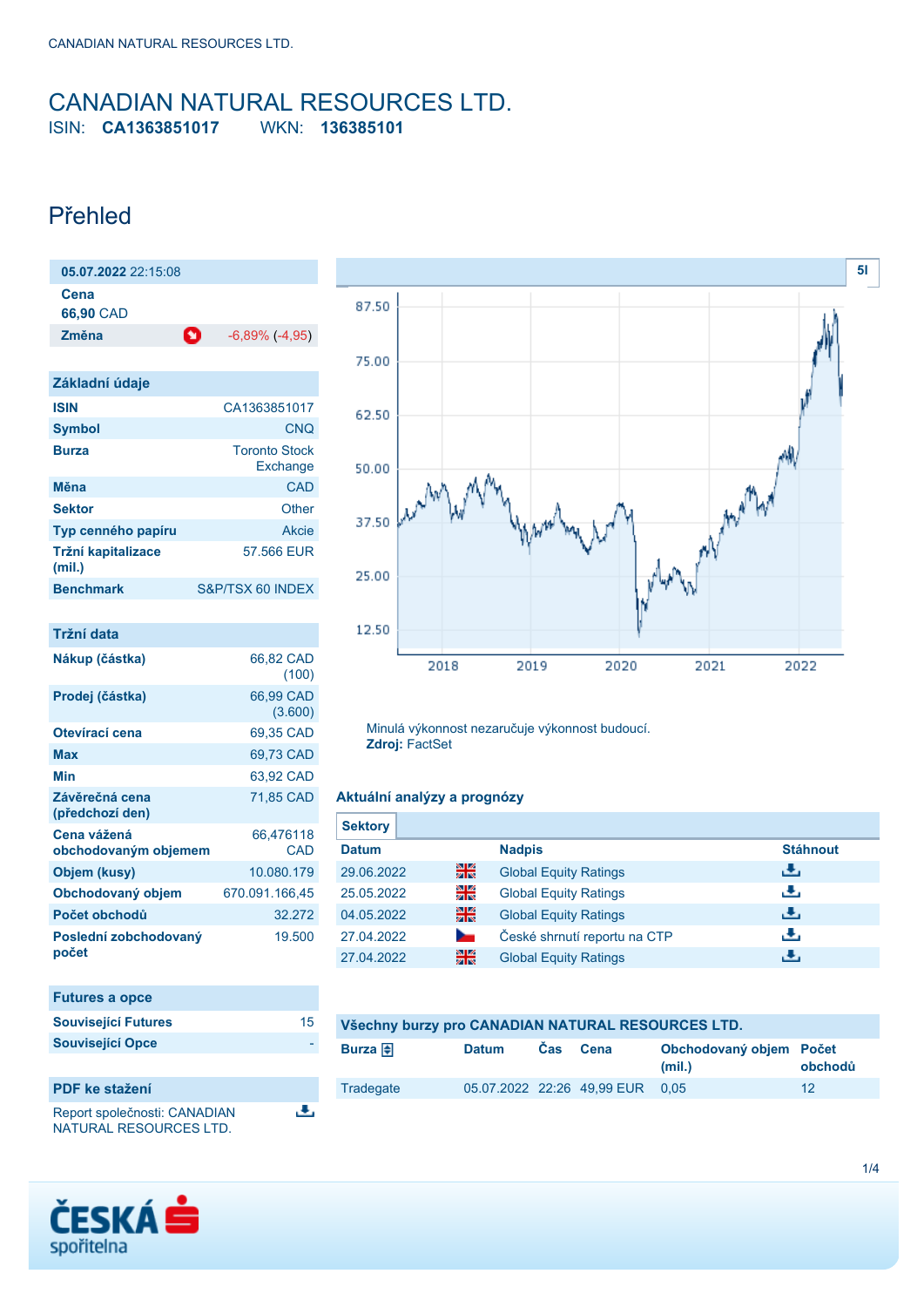| <b>Toronto Stock</b><br>Exchange |  | 05.07.2022 22:15 66,90 CAD       | 670.09 | 32.272         |
|----------------------------------|--|----------------------------------|--------|----------------|
| <b>Stuttgart</b>                 |  | 05.07.2022 15:36 51,14 EUR       | 0.00   | 6              |
| <b>NYSE</b>                      |  | 05.07.2022 22:00 51,33 USD       | 222.00 | 49.533         |
| <b>Munich</b>                    |  | 05.07.2022 17:15 49.07 EUR       | 0.00   | $\overline{2}$ |
| Frankfurt                        |  | 05.07.2022 20:35 49,125 EUR 0,00 |        | 2              |
| <b>Duesseldorf</b>               |  | 05.07.2022 15:01 53,17 EUR       | 0.00   | 8              |
| <b>Berlin</b>                    |  | 05.07.2022 08:08 52.00 EUR       | 0.00   |                |

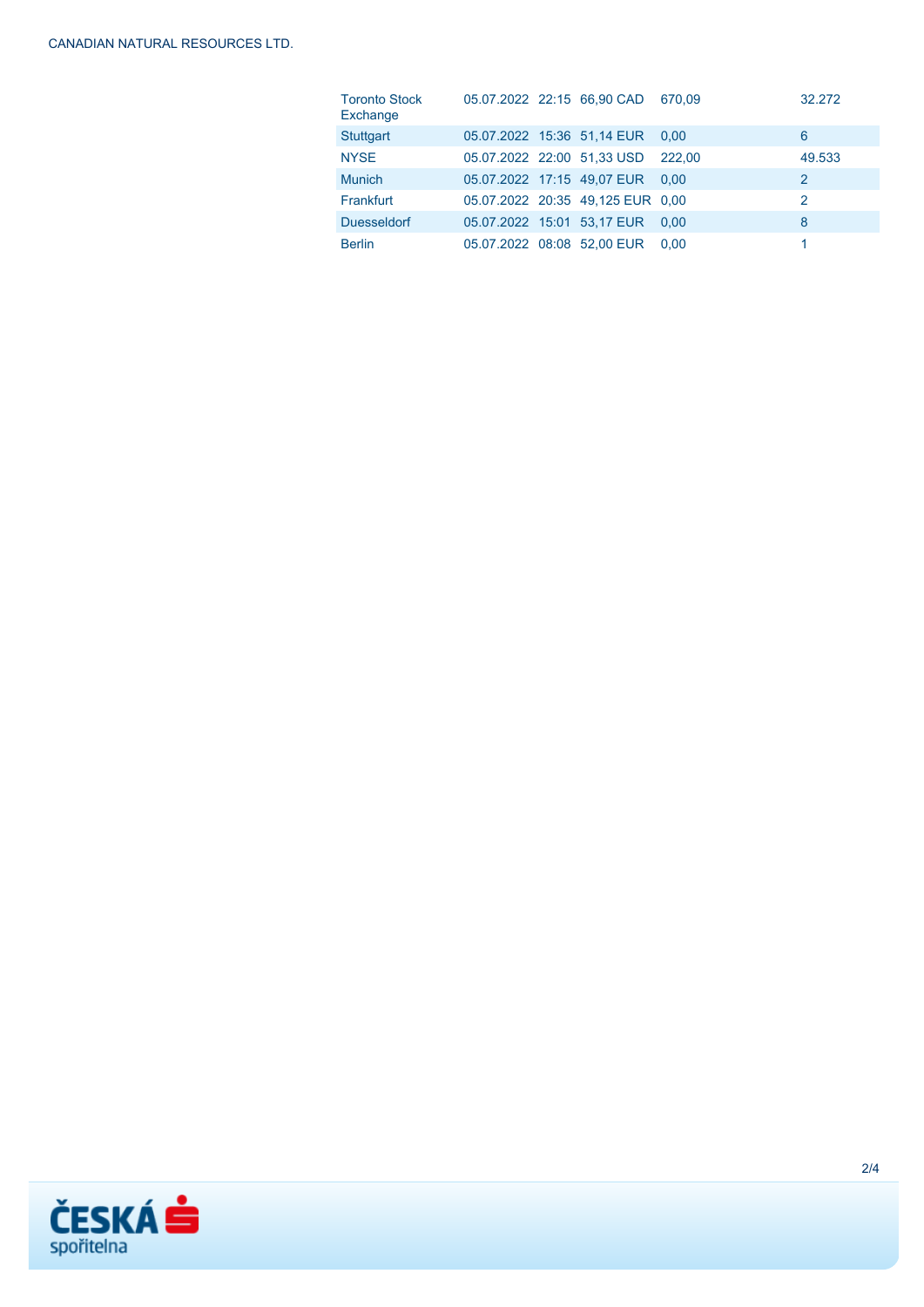# Detaily

**05.07.2022** 22:15:08 **Cena**

**66,90** CAD

**Změna** -6,89% (-4,95)

| Základní údaje               |                                  |
|------------------------------|----------------------------------|
| <b>ISIN</b>                  | CA1363851017                     |
| <b>Symbol</b>                | <b>CNO</b>                       |
| <b>Burza</b>                 | <b>Toronto Stock</b><br>Exchange |
| Měna                         | CAD                              |
| <b>Sektor</b>                | Other                            |
| Typ cenného papíru           | Akcie                            |
| Tržní kapitalizace<br>(mil.) | 57.566 EUR                       |
| <b>Benchmark</b>             | S&P/TSX 60 INDEX                 |
|                              |                                  |

| Tržní data                          |                      |
|-------------------------------------|----------------------|
| Nákup (částka)                      | 66,82 CAD<br>(100)   |
| Prodej (částka)                     | 66,99 CAD<br>(3.600) |
| Otevírací cena                      | 69,35 CAD            |
| Max                                 | 69,73 CAD            |
| Min                                 | 63,92 CAD            |
| Závěrečná cena<br>(předchozí den)   | 71,85 CAD            |
| Cena vážená<br>obchodovaným objemem | 66.476118<br>CAD     |
| Objem (kusy)                        | 10.080.179           |
| Obchodovaný objem                   | 670.091.166,45       |
| Počet obchodů                       | 32 272               |
| Poslední zobchodovaný<br>počet      | 19.500               |

### **Výkonnost a riziko**

|                   | 6 <sub>m</sub> | 1r       | 3r        |
|-------------------|----------------|----------|-----------|
| Výkonn. (%)       | $+20,85%$      | +45,88%  | $+91.69%$ |
| Výkonn.<br>(abs.) | $+11,54$       | $+21.04$ | $+32,00$  |
| <b>Beta</b>       | 1,58           | 1,65     | 1.77      |
| <b>Volatilita</b> | 40,59          | 35,77    | 55,47     |



Minulá výkonnost nezaručuje výkonnost budoucí. **Zdroj:** FactSet

| <b>Ceny</b>                           |                        |
|---------------------------------------|------------------------|
| Ø cena 5 dní  Ø objem 5 dní (ks.)     | 69,98 CAD (5.956.715)  |
| Ø cena 30 dní  Ø objem 30 dní (ks.)   | 77,23 CAD (7.382.713)  |
| Ø cena 100 dní  Ø objem 100 dní (ks.) | 76,88 CAD (6.648.502)  |
| Ø cena 250 dní  Ø objem 250 dní (ks.) | 60,89 CAD (6.037.424)  |
| <b>YTD Max</b> datum                  | 88,18 CAD (21.04.2022) |
| <b>YTD Min   datum</b>                | 54,20 CAD (04.01.2022) |
| 52týdenní max.   datum                | 88,18 CAD (21.04.2022) |
| 52týdenní min.   datum                | 37,82 CAD (19.08.2021) |
|                                       |                        |